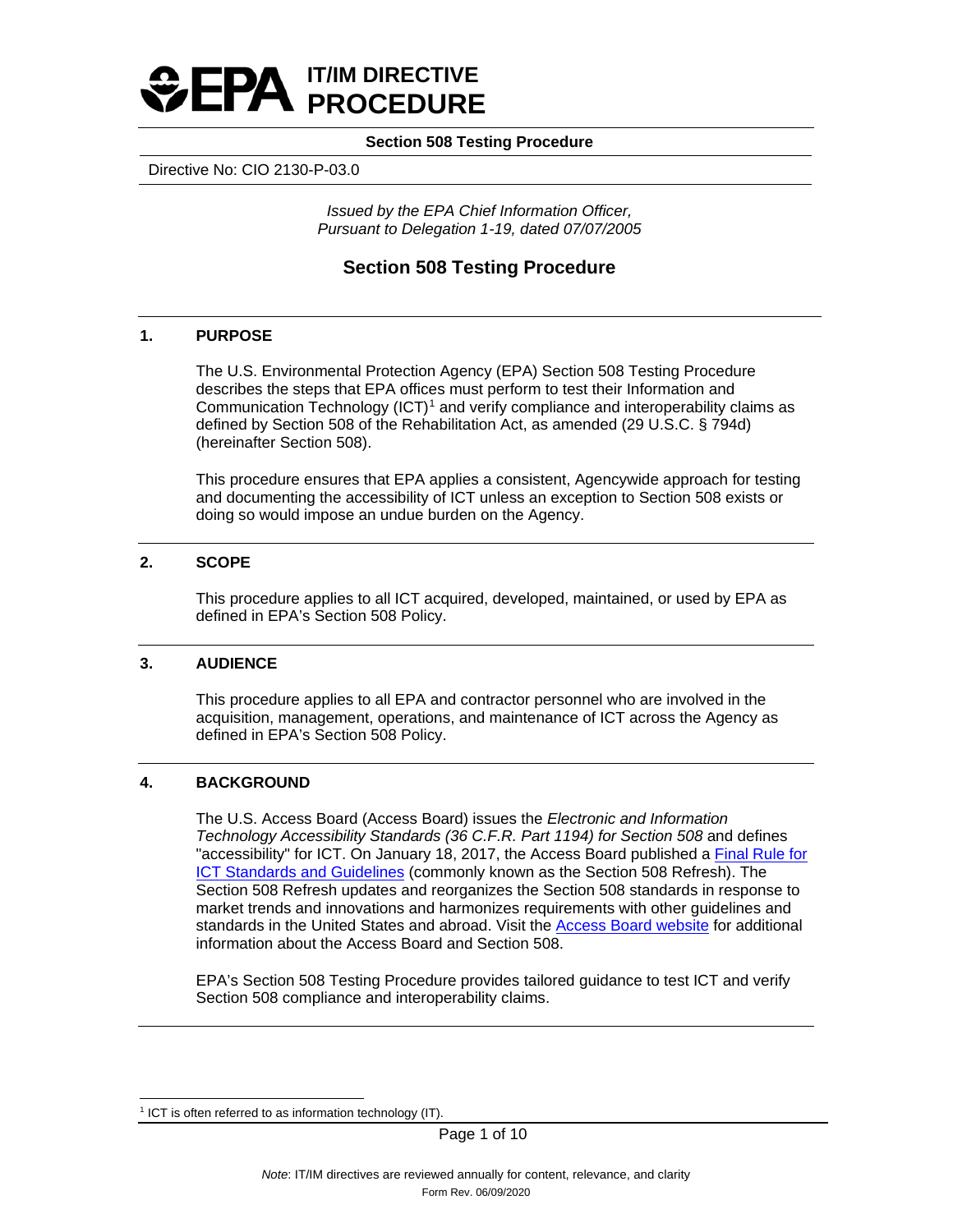

# Directive No: CIO 2130-P-03.0

# **5. AUTHORITY**

- a. [ICT Final Standards and Guidelines, 36 C.F.R. Part 1194 \(2017 and as amended](https://www.access-board.gov/ict/) [2018\).](https://www.access-board.gov/ict/)
- b. [Guidance on the Telecommunications Act \(also known as Communication Act of](https://www.access-board.gov/ict/#255ch1) [1934\) Section 255 Guidelines,](https://www.access-board.gov/ict/#255ch1) as amended, [47 U.S.C. §255](https://www.govinfo.gov/content/pkg/CFR-2011-title36-vol3/xml/CFR-2011-title36-vol3-part1193.xml) (1996).
- c. Section 508 of the Rehabilitation Act of 1973, as amended, [29 U.S.C. §794d, \(1998\).](https://www.gpo.gov/fdsys/pkg/USCODE-2011-title29/html/USCODE-2011-title29-chap16-subchapV-sec794d.htm)
- d. Federal Acquisition Regulation (FAR): Section 508-Based Standards in Information and Communication Technology [\(48 CFR Parts 2, 7, 10, 11, 12, and 39\)](https://www.federalregister.gov/documents/2021/08/11/2021-16363/federal-acquisition-regulation-section-508-based-standards-in-information-and-communication).
- e. The Clinger-Cohen [Act of 1996 \(40 U.S.C. 1401\(3\)\),](https://www.govinfo.gov/content/pkg/USCODE-2011-title40/html/USCODE-2011-title40-subtitleIII.htm) also known as the Information Technology Management Reform Act.
- f. CIO Policy 2130.2 Section 508 Policy.
- g. [EPA Delegation of Authority 1-84,](http://intranet.epa.gov/ohr/rmpolicy/ads/dm/1-84_534.htm) Information Resources Management, December 18, 2001.
- h. [Federal Information Technology Acquisition Reform Act \(FITARA\)](https://www.congress.gov/113/plaws/publ291/PLAW-113publ291.pdf#page=148) (Title VIII, Subtitle D of the National Defense Authorization Act (NDAA) for Fiscal Year 2015, Pub. L. No. 113-291), December 19, 2014.

# **6. PROCEDURE**

This procedure outlines the activities EPA will perform to verify accessibility. The Section 508 Testing Procedure flowchart gives a high-level overview of how to validate and test ICT for conformance to Section 508 standards. The flowchart outlines how to incorporate accessibility testing for custom developed as well as commercial off the shelf ICT. The flowchart is followed by more in-depth instructions.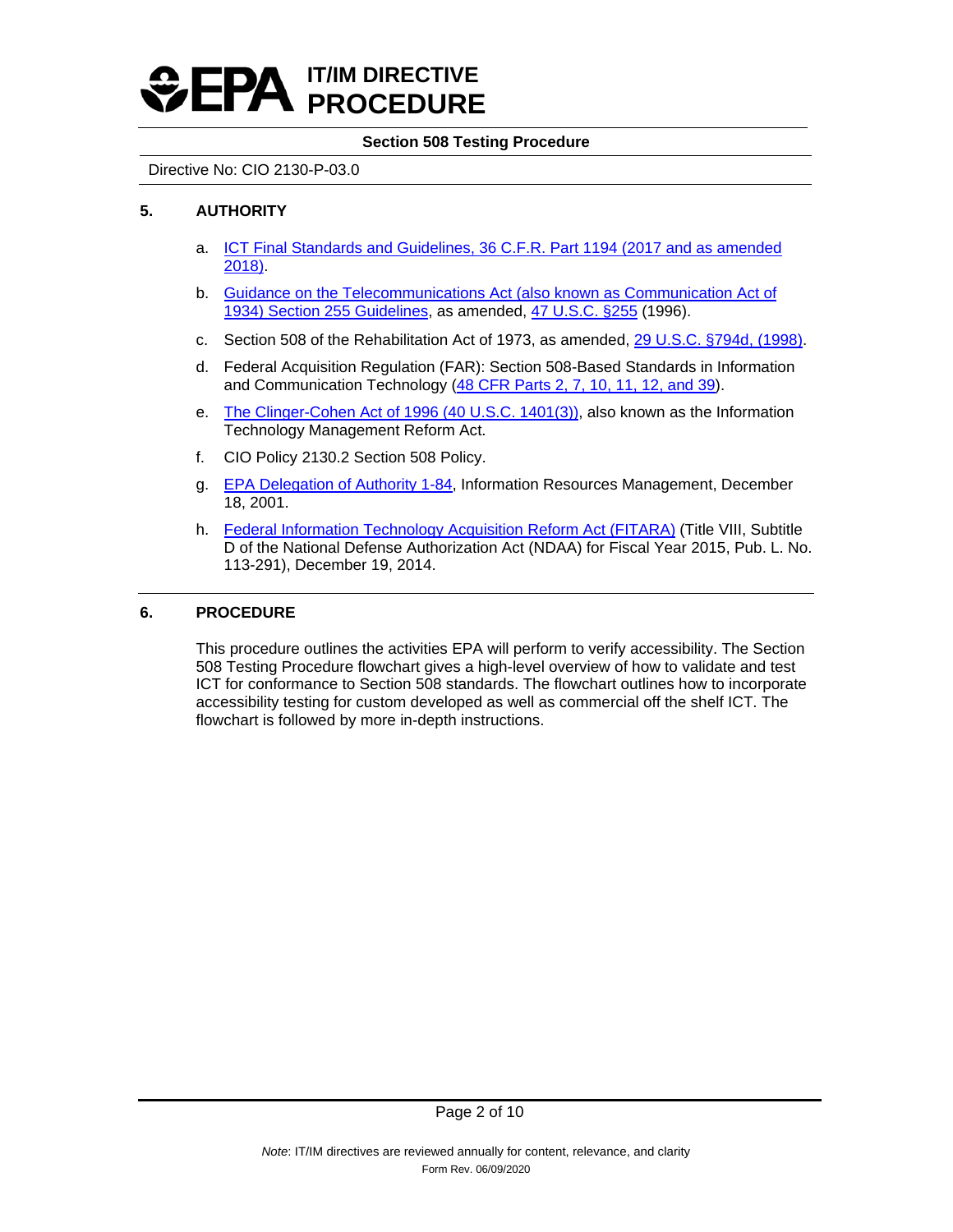

Directive No: CIO 2130-P-03.0

# **Section 508 Compliance Testing Procedure Flowchart**



# **6.1 Begin ICT Accessibility Testing process**

This testing procedure applies to the acquisition lifecycle as well as the development, maintenance, and use of agency ICT. Content creators, system owners, website developers and application developers should review technical [guidance](https://www.section508.gov/create/software-websites) for developing electronic documents, software applications, web content, operating systems, accessibility platforms, assistive technology, mobile environments, and modern development frameworks. It is essential to understand how the [Revised 508](https://www.govinfo.gov/content/pkg/CFR-2011-title36-vol3/xml/CFR-2011-title36-vol3-part1194.xml) Standards [\(36 C.F.R.](https://www.govinfo.gov/content/pkg/CFR-2011-title36-vol3/xml/CFR-2011-title36-vol3-part1194.xml) Part 1194) applies to development work.

Federal agencies are responsible for developing accessible information technology (IT) tools, products, and websites. [Adopting universal design principles can help](https://section508.gov/create/universal-design) agencies address and improve accessibility in areas such as digital strategy, procurement, and design and implementation of digital products. The following resources provide specific considerations for content, design, and development for developers, content, and design teams:

- [Guide to Accessible Web Design & Development](https://www.section508.gov/content/guide-accessible-web-design-development)
- [Guide for Embedding Accessibility and Inclusive Design Practices into your](https://accessibility.digital.gov/) [Team's Workflow](https://accessibility.digital.gov/)

Where significant design and development are needed, such as digital services as well as internal digital services and business systems, system owners should use developers,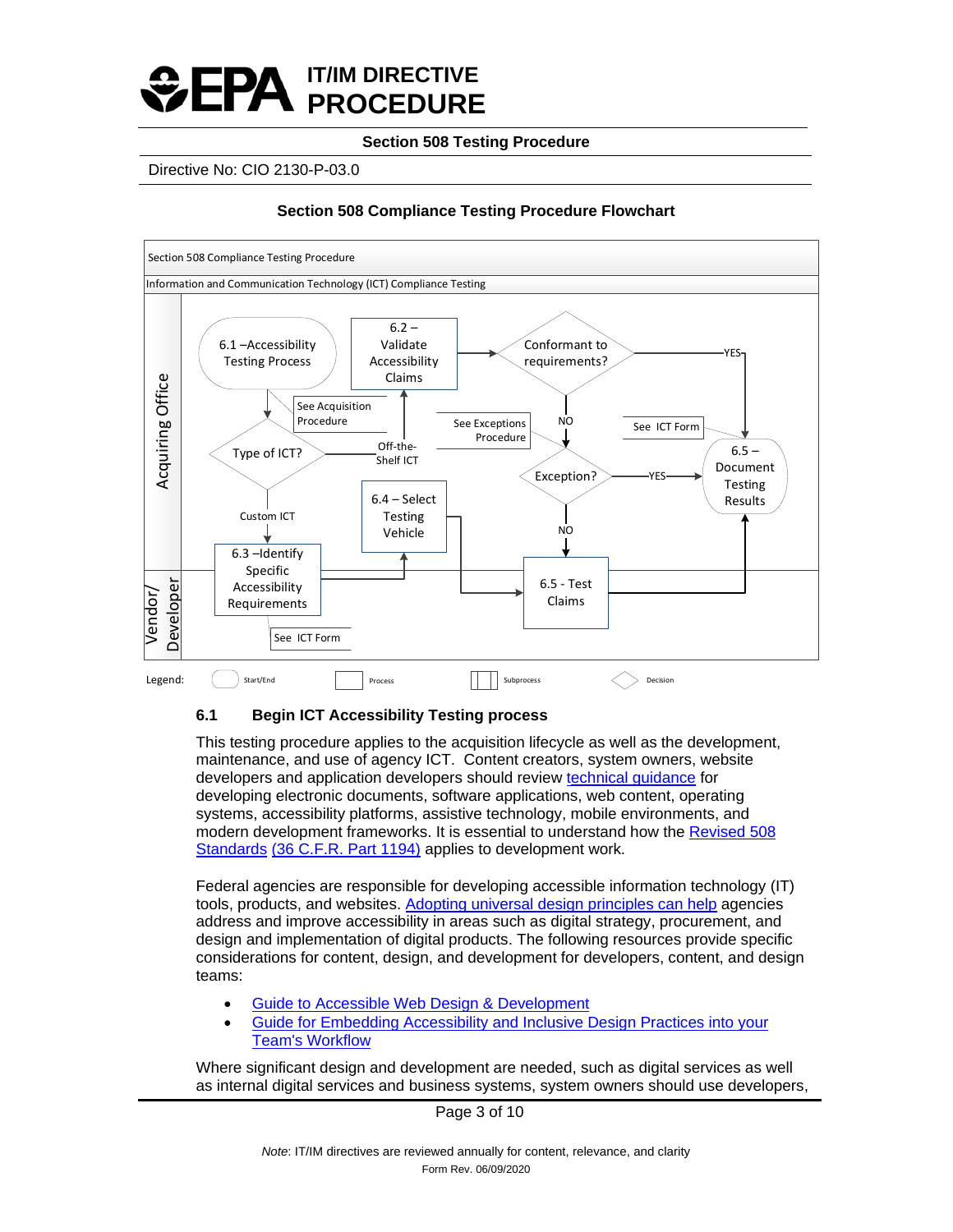

#### Directive No: CIO 2130-P-03.0

vendors, or contractors that support an iterative development process. In particular, Agile Software Development, a technique for doing modular contracting, is characterized by incremental and iterative processes where releases are produced in close collaboration with the customer. It's important that with each release inclusive and universal design addresses the **needs of all users** (including users of assistive technology), as well as conducting 508 conformance testing is an integral part of information technology (IT) lifecycle when planning project milestones. An iterative user-inclusive process improves investment manageability, lowers the risk of project failure, shortens the time to realize value, and allows the Agency to better adapt to emerging needs.

The Revised 508 Standards include the following new requirement for federal agencies:

- [E203.2 User Needs](https://www.access-board.gov/ict/#E203.2)  When agencies procure, develop, maintain, or use ICT, they shall identify the needs of users with disabilities to determine:
	- o How users with disabilities will perform the functions supported by the ICT; and
	- o How the ICT will be developed, installed, configured, and maintained to support users with disabilities.

#### **6.2 Validate Accessibility Claims of Off-the-Shelf ICT**

Documentation of conformance to the revised Section 508 standards should be reviewed by the owning or acquiring office when purchasing off-the-shelf (OTS) ICT or upgrading existing products or services., Vendor's accessibility documentation (for example, Accessibility Conformance Report (ACR)) as part of market research should be examined for quality and accessibility claims. (Refer to the Section 508 Acquisition Procedure.) During this review:

- Identify accessibility testing methodology used by the vendor to address the needs of users with disabilities.
- Compare the version documented by the vendor with the version acquired by the Agency.
- Determine if there are any gaps in conformance (supports with exceptions, does not support or not applicable).

Assistance with validating accessibility claims in vendor-provided documentation, can be ordered [from either the following Working Capital Fund \(WCF\) services](https://intranet.epa.gov/accessibility/testing.html) through eBusiness:

- EPA Assistive Technology Center (ATC) (WCF Service Code: TC; Product Code SECTE).
- The Web and Application Development Services (WCF Service Code: TZ; Product Code: TZDEV).

If gaps in conformance are identified, before proceeding with accessibility testing determine if any exception to the revised Section 508 Standards apply (refer to EPA's Section 508 Exceptions Procedure).

Page 4 of 10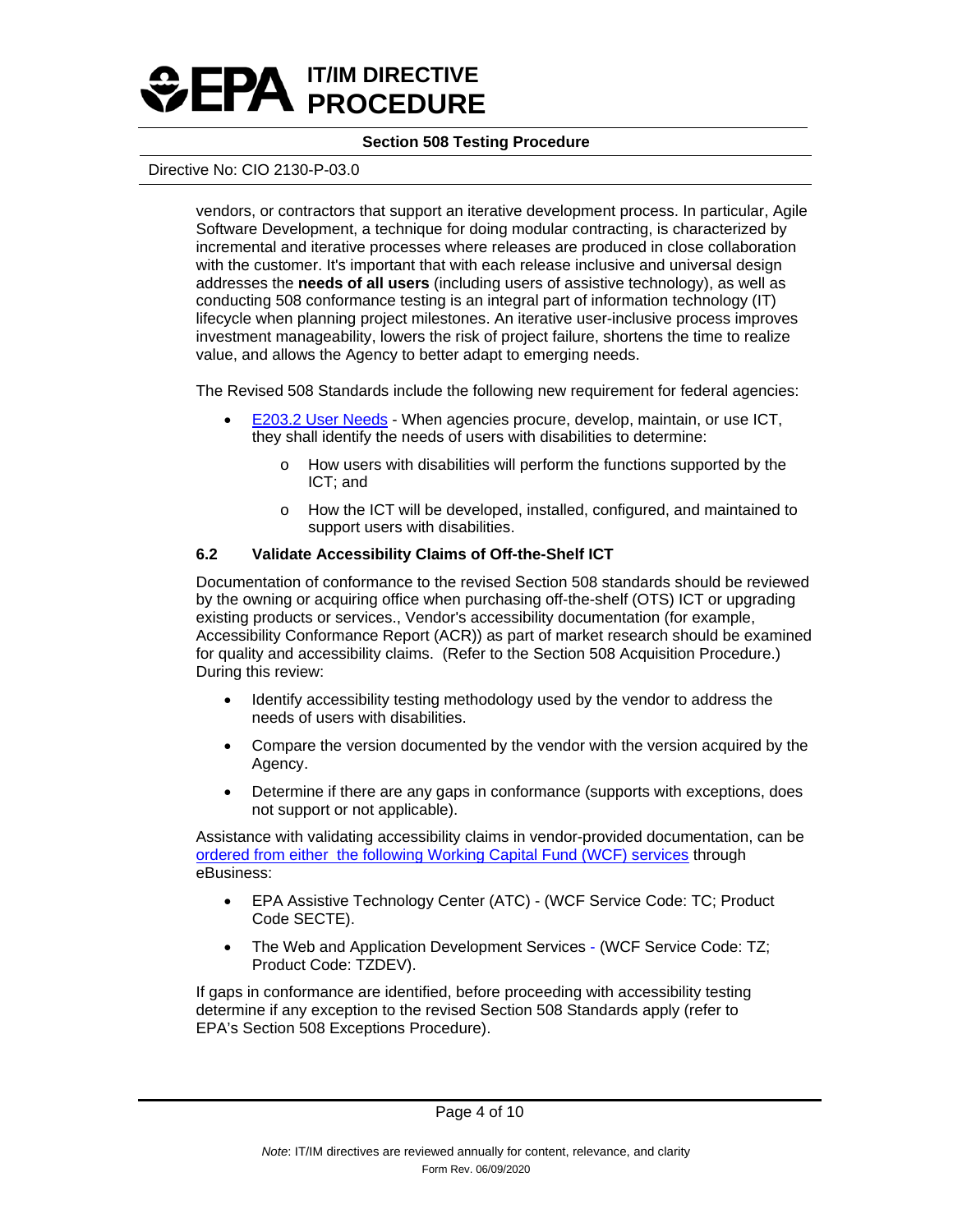

# Directive No: CIO 2130-P-03.0

# **6.3 Identify Specific Accessibility Requirements**

When developing custom ICT or upgrading existing products and services, ensure specific accessibility requirements are included in the planning and design of the product or service by the vendor or developer. Specific accessibility requirements must be identified in the acquisition package or the planning phase of any ICT.

To do this, obtain all documentation describing how the product or service complies or will comply with the applicable Section 508 standards. The documentation includes, but is not limited to:

- Accessibility Conformance Report (ACR) and Supplemental Accessibility Report **(**SAR) completed by the vendor or developer.
- Similar documentation indicating how a product does or does not meet applicable accessibility standards.

Request this documentation from the vendor or developer, if not provided voluntarily. Include all Section 508-related documentation when submitting the ICT Accessibility Certification Form.

Ensure all custom-developed ICT addresses the needs of users with disabilities for compliance before accepting the final product from the vendor or developer if it falls within the scope of this procedure, and an exception does not apply (refer to EPA's Section 508 Exceptions Procedure).

# **6.4 Select Testing Vehicle**

Verify accessibility claims using the following different methods:

- Use an eBusiness service to test your ICT for compliance by choosing either:
	- o [HQ Support Projects \(TC\) Section 508 Testing](https://ebusiness.epa.gov/ebusiness/index.cfm?event=catalog.search.service#oidCatalog_270) service for testing, or
	- o [Technical Consulting Services \(TZ\)](https://ebusiness.epa.gov/ebusiness/index.cfm?event=catalog.search.service#oidCatalog_32) Technical Consulting Services (TZ) [Web & Application Development Services \(TZDEV\)](https://ebusiness.epa.gov/ebusiness/index.cfm?event=catalog.search.service#oidCatalog_32) for testing and remediation.
- Use EPA or contractor staff to conduct the testing on-site.
- Employ other contractual means to conduct ICT accessibility testing outside the Agency.

When testing agency ICT, use one of the following:

- A test process aligned with the [ICT Testing Baseline,](https://section508coordinators.github.io/ICTTestingBaseline/introduction.html) a defined set of tests, identified to assess ICT for conformance with the Revised 508 Standard.
- EPA's preferred testing protocol, the Interagency Trusted Tester Process and Certification Program, U.S. Department of Homeland Security [\(DHS\) Trusted](https://section508.gov/test/trusted-tester) [Tester Process \(Version 5 or higher\),](https://section508.gov/test/trusted-tester) which has testing protocols for software, Web, mobile applications and documents. This is a testing process that is aligned with the ICT Testing Baseline but also includes testing tools and other resources.
- Conduct manual and automated testing on websites, web applications, and electronic content. Automated testing should be augmented with manual testing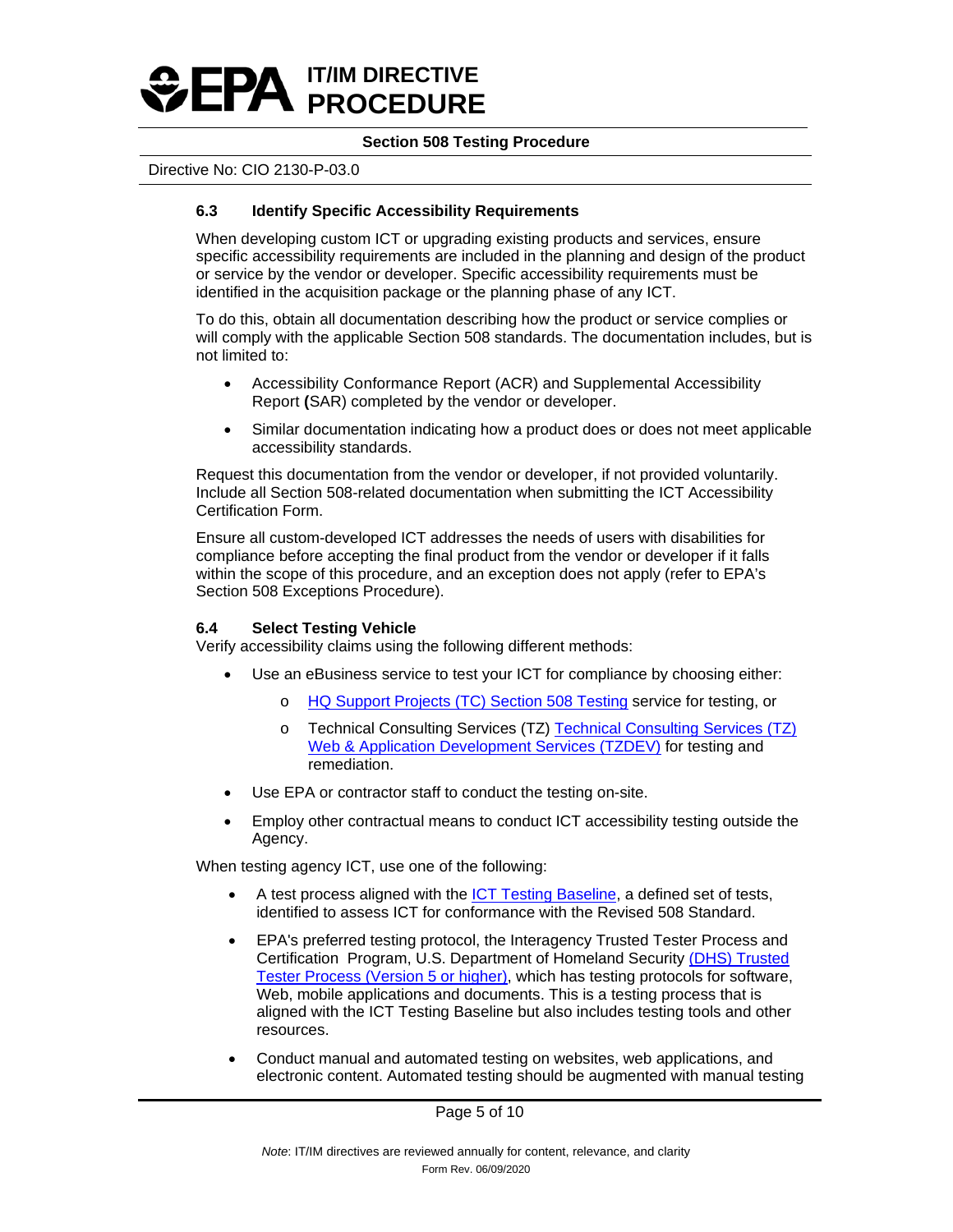

#### Directive No: CIO 2130-P-03.0

to adequately ensure conformance to Section 508 standards. The U.S. General Services Administration (GSA) has detailed guidance on [selecting effective](https://www.section508.gov/test/testing-overview) [testing methods for 508 conformance.](https://www.section508.gov/test/testing-overview)

ICT is required to be manually tested for Section 508 conformance if:

- Members of the public will use the technology.
- The technology will be deployed across the enterprise or component.
- Usage is mandatory for employees (especially mandatory eLearning, employment applications, and performance evaluation applications).
- The technology includes authoring platforms or tools that create electronic content.
- The technology is emerging  $-$  and little is known about the accessibility of the product.
- The technology is already known to have high impact accessibility issues in previous versions.
- The technology is intended to be used by specific individuals who are known to have a disability.

Under the following circumstances, manual Section 508 testing is not likely to be warranted:

- The technology (version) already has approved Section 508 exception.
- The technology was already validated to conform to the original Section 508 Standards and has not been modified on or after January 18, 2018.
- End-stage of life technology accessibility issues cannot be addressed
- The technology does not include a user interface or cannot change the content.
- The technology release does not include any user interface changes
- The technology is a server operating system (OS).
- All functions of the ICT can be controlled through a command-line interface.

#### **6.5 Test Claims**

Conduct accessibility testing to confirm the following:

- 1. Compliance with the [Section 508 standards.](https://www.access-board.gov/ict/)
- 2. Interoperability with Agency AT tools and software.

To the extent possible, ICT should be tested as both a stand-alone-product and within the EPA environment to understand how each may affect one another. In addition, testing should be repeated when the ICT is upgraded or EPA upgrades other program, regional, or enterprise wide systems and applications. The Office of Mission Support (OMS) will notify the Agency of major upgrades to enterprise wide systems and applications; impacts of the upgrades on affected ICT should be assessed within one year from that notification.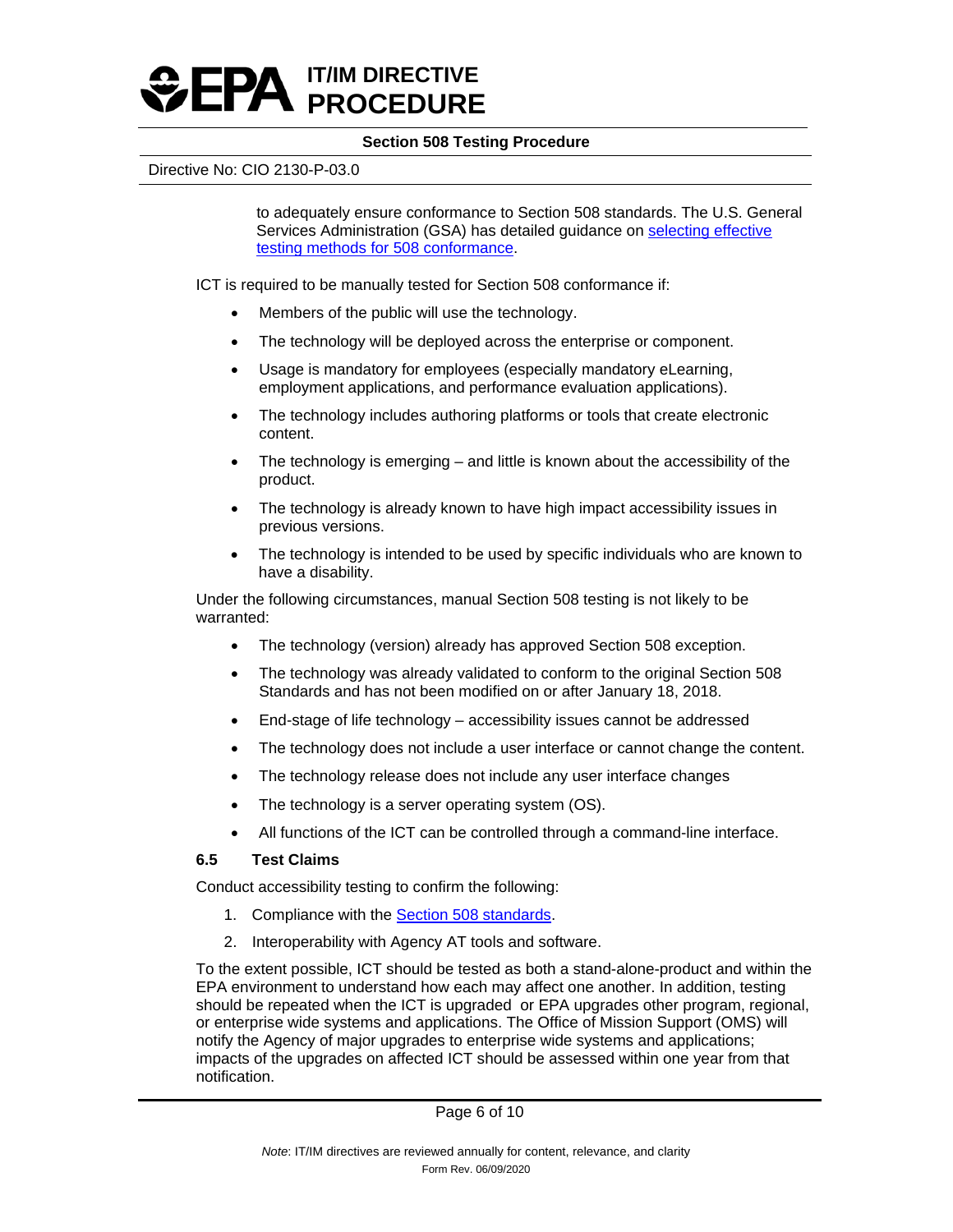

#### Directive No: CIO 2130-P-03.0

If there is nonconformance found during testing, determine if an exception applies (refer to EPA's Section 508 Exceptions Procedure).

# **6.6 Document Testing Results**

Upon completion of testing document and compile the test results on the ICT Accessibility Certification Form.

# **7. ROLES AND RESPONSIBILITIES**

The following EPA employees ensure compliance with the testing procedure:

# **EPA'S CIO**

- 1. Provides leadership for EPA's information management and technology programs and policies, including the Section 508 Program.
- 2. Provides a WCF service that EPA programs and regions can use to conduct Section 508 manual and automated testing, remediation support, Assistive Technology (AT) support, and commercial research consultation.

# **EPA'S CHIEF TECHNOLOGY OFFICER (CTO) AND CHIEF OPERATING OFFICER (COO)**

1. Provide a control gate to ensure that ICT deployed through the Application Deployment Checklist (ADC) has been tested for Section 508 compliance.

# **INFORMATION MANAGEMENT OFFICERS (IMOS)**

- 1. Provide consultation to their office, in coordination with the designated Section 508 Liaison, before the office embarks on procuring, developing, or upgrading its ICT to determine whether to conduct Section 508 testing and if so, how and when.
- 2. Review and approve any ICT Accessibility Certification Form.

# **ACQUIRING OFFICIALS, WHO MAY INCLUDE, BUT ARE NOT LIMITED TO, SYSTEM SPONSORS, PROJECT MANAGERS, PURCHASE CARD HOLDERS, CONTRACTING OFFICERS' REPRESENTATIVES (CORS), ICT DEVELOPERS**

- 1. In consultation with the IMO and designated Section 508 Liaison, determine whether the office plans to develop, procure or maintain ICT, and if so, whether Section 508 testing is needed.
- 2. Ensure adequate funding is available to conduct and document Section 508 testing, remediate identified shortcomings, and provide reasonable accommodations when needed.
- 3. Test for Section 508 compliance and AT interoperability, if required.
- 4. Complete and submit the ICT Accessibility Certification Form to the IMO, along with any relevant vendor-provided documentation (for example, [Voluntary](https://www.itic.org/policy/accessibility/vpat)  [Product Accessibility Template \[VPAT\] 2.4 or higher\)](https://www.itic.org/policy/accessibility/vpat).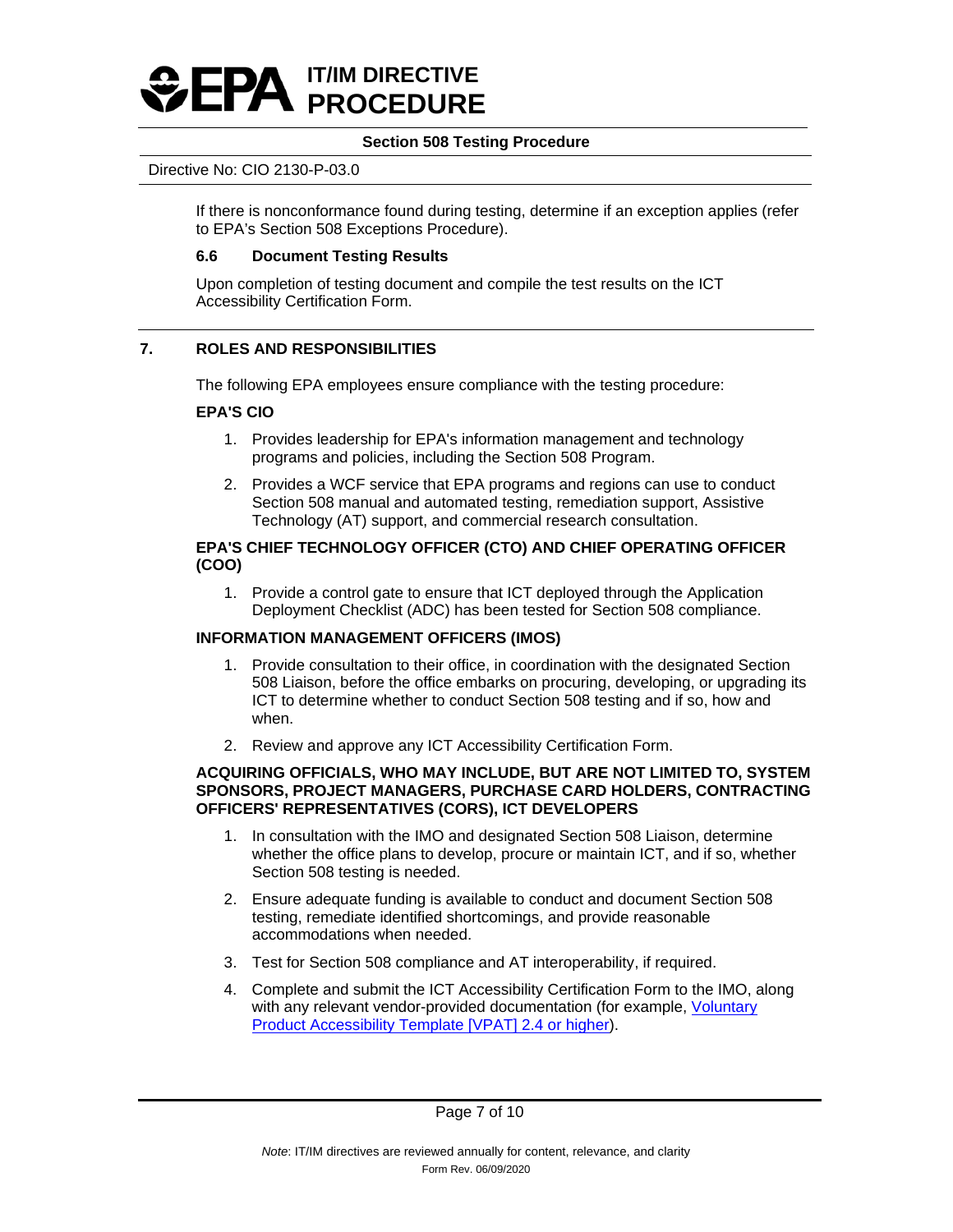

#### Directive No: CIO 2130-P-03.0

# **SECTION 508 LIAISONS**

1. Provide consultation and guidance to the IMO and staff on Section 508 standards, documentation, and ICT testing.

#### **EPA SECTION 508 PROGRAM MANAGER AND ASSISTANT SECTION 508 PROGRAM MANAGER**

- 1. Assist offices regarding Section 508 policies, procedures, guidance and testing requirements, methods, and vehicles.
- 2. Maintain an EPA ATC service that EPA programs and regions can use to conduct Section 508 manual and automated testing, remediation support, Assistive Technology (AT) support, and commercial research consultation.

# **8. RELATED INFORMATION**

- a. [Americans with Disabilities Act \(ADA\) \(1990\).](http://www.ada.gov/pubs/ada.htm)
- b. [Assistive Technology Act of 1998.](https://www.congress.gov/bill/105th-congress/senate-bill/2432)
- c. [WCAG 2.0, Web Content Accessibility Guidelines,](http://www.w3.org/TR/WCAG20/) W3C Recommendation, December 11, 2008.
- d. Increase the access of persons with disabilities to modern communications, [21st](https://www.fcc.gov/guides/21st-century-communications-and-video-accessibility-act-2010)  [Century Communications and Video Accessibility Act \(CVAA\),](https://www.fcc.gov/guides/21st-century-communications-and-video-accessibility-act-2010) 2010.
- e. Building a 21st Century Platform to Better Serve the American People, [Digital](https://obamawhitehouse.archives.gov/sites/default/files/omb/egov/digital-government/digital-government.html)  [Government Strategy,](https://obamawhitehouse.archives.gov/sites/default/files/omb/egov/digital-government/digital-government.html) 2012.
- f. OMB Memorandum, Joseph G. Jordan, Administrator for Federal Procurement Policy and Steven Van Roekel, Federal Chief Information Officer, ["Strategic Plan for](https://obamawhitehouse.archives.gov/sites/default/files/omb/procurement/memo/strategic-plan-508-compliance.pdf)  [Improving Management of Section 508 of the Rehabilitation Act \(PDF\),](https://obamawhitehouse.archives.gov/sites/default/files/omb/procurement/memo/strategic-plan-508-compliance.pdf)" (13 pp, 207 KB) January 24, 2013.
- g. [M-17-06 Policies for Federal Agency Public Websites and Digital Services 2016.](https://www.whitehouse.gov/sites/whitehouse.gov/files/omb/memoranda/2017/m-17-06.pdf)
- h. Improve the digital experience for government customers for federal public websites, [21st Century Integrated Digital Experience Act \(IDEA\),](https://digital.gov/resources/21st-century-integrated-digital-experience-act/) 2018.
- i. U.S. Department of Homeland Security (DHS) [Compliance Test Processes.](https://www.dhs.gov/compliance-test-processes)
- j. [U.S. Web Design System](https://designsystem.digital.gov/)  to build accessible, mobile-friendly government websites for the American public.
- k. Proven private sector best practices to help agencies successfully deliver digital services, [U.S. Digital Service - Digital Services Playbook.](https://playbook.cio.gov/)
- l. Flexibilities in the Federal Acquisition Regulation (FAR) that can help agencies implement "plays" in the Digital Services Playbook, [U.S. Digital Service - TechFAR](https://go.usa.gov/xfdbV)  [\(PDF\)](https://go.usa.gov/xfdbV) (41 pp, 1.28 MB).
- m. [Agile Principles and 18F Practices.](https://agile.18f.gov/)

Page 8 of 10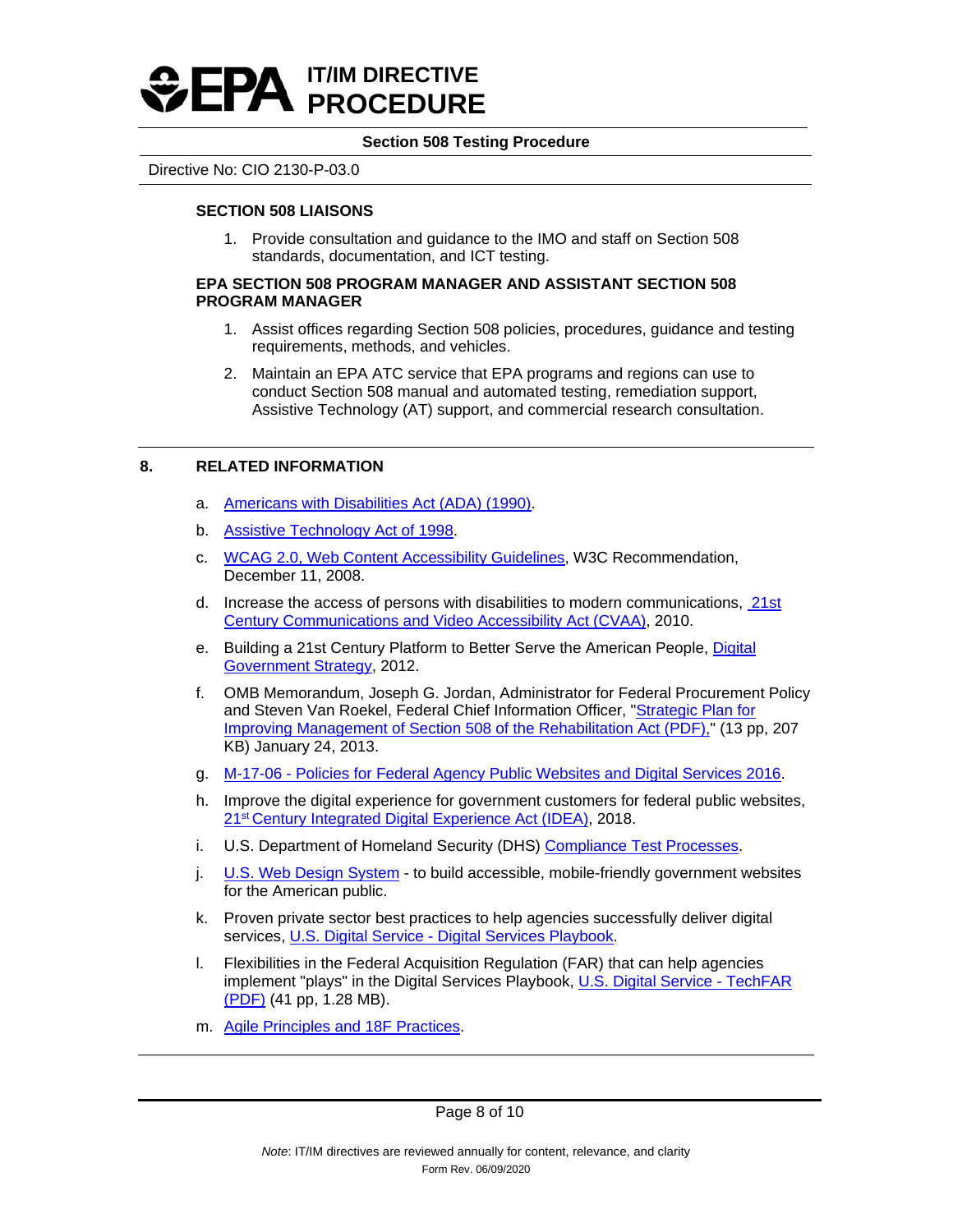

Directive No: CIO 2130-P-03.0

#### **9. DEFINITIONS**

**Accessibility Conformance Report (ACR).** An ACR provides a summary of accessibility evaluations of ICT. It should be based on the Voluntary Product [Accessibility \(VPAT\) Template Version 2.4 or higher.](http://www.itic.org/policy/accessibility/vpat) Please follow all instructions contained in the template.

**Accessibility Support Documentation and Services**. Documentation or services for the ICT that supports accessibility (for example, an accessibility support desk).

**Agile.** Agile pertains to the Agile Manifesto or Agile Principles at [http://agilemanifesto.org.](http://agilemanifesto.org/) Agile is a set of values and principles that describe a way of working that promotes continuous learning and user-focused value delivery.

**Assistive Technology (AT)**. AT is adaptive equipment that people with disabilities commonly use to communicate and obtain access to information resources. Examples include, but are not limited to, screen readers, screen magnifiers, and speech recognition software.

**Class Exemption for Undue Burden or Fundamental Alteration.** Where the Agency anticipates recurring instances of undue burden or fundamental alteration for certain types of technology (for example, cartographic, geographic information systems (GIS) based systems), a class undue burden or class fundamental alteration may be requested on a program, regional or Agencywide basis. The purpose of granting a class exemption for undue burden or fundamental alteration is to be efficient and effective by reducing the need to document a recurring undue burden or fundamental alteration repeatedly. The Agency CIO reviews and makes a determination on all undue burden or fundamental alteration requests. Please refer to undue burden and fundamental alteration definitions for additional information. Class exemption designations still require that an alternative means of access be provided by a.**Commercial Off-the-Shelf (COTS)** commercial product or information system available to the public. COTS products contain preestablished functionality, although some degree of customization is possible.

**Fundamental Alteration.** A modification to ICT that would change the basic nature or purpose for which the product or its components were designed.

**Inclusive Design**. Inclusive Design is a methodology, born out of digital environments, that enables and draws on the full range of human diversity. Most importantly, this means including and learning from people with a range of perspectives.

**Information and Communication Technology (ICT).** Information technology and other equipment, systems, technologies, or processes, for which the principal function is the creation, manipulation, storage, display, receipt, or transmission of electronic data and information, as well as any associated content. Examples of ICT include, but are not limited to, computers and peripheral equipment, information kiosks and transaction machines, telecommunications equipment, customer premises equipment, multifunction office machines, software, applications, websites, videos, and electronic documents.[2](#page-8-0)

Page 9 of 10

<span id="page-8-0"></span><sup>&</sup>lt;sup>2</sup> As defined by the U.S. Access Board's [Information and Communication Technology \(ICT\) Standards and Guidelines.](https://www.access-board.gov/guidelines-and-standards/communications-and-it/about-the-ict-refresh/final-rule)